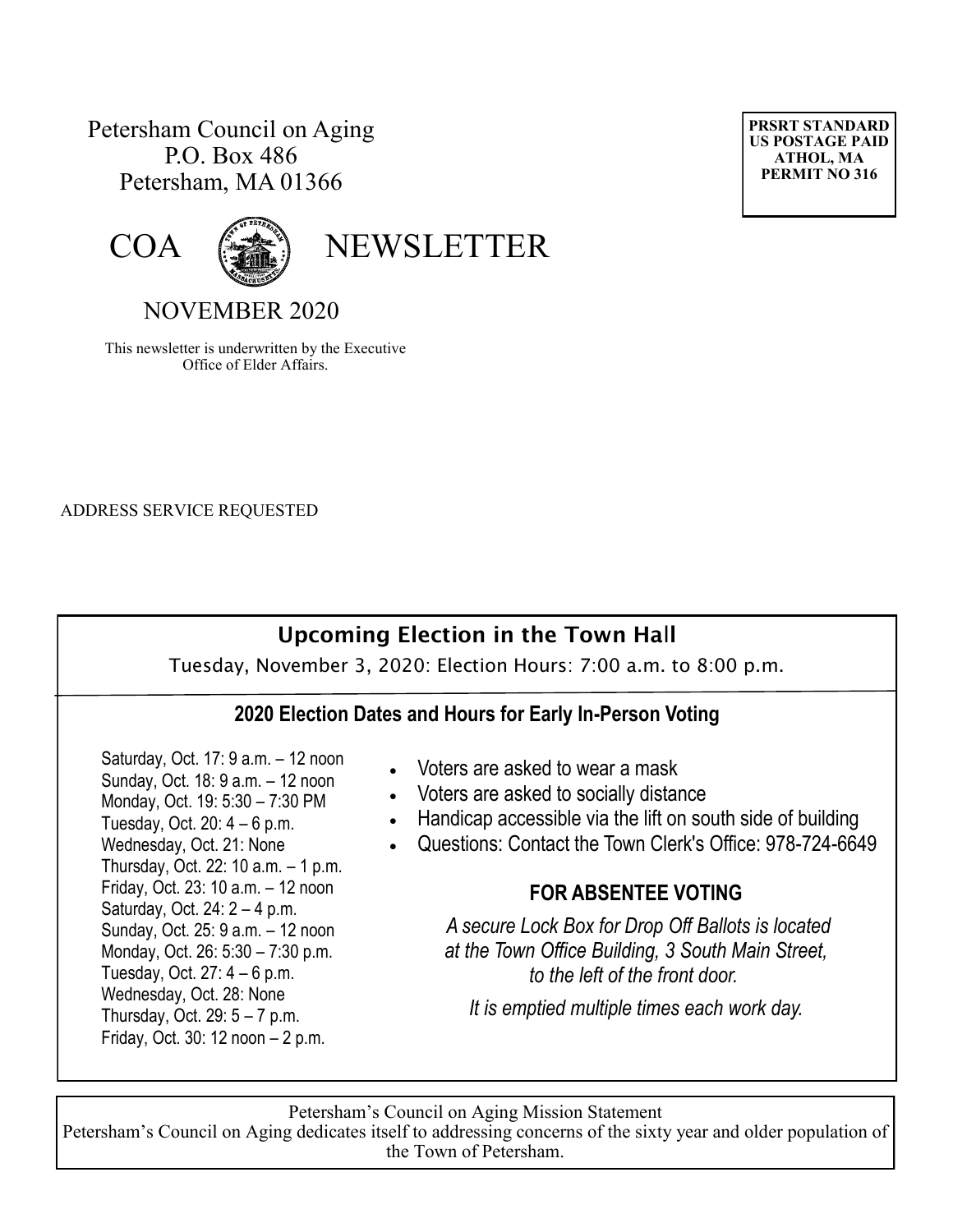# **PETERSHAM EVENTS AND NOTICES**

## **COA Enrichment/Cultural Programs**

The Programs of Musician Dan Kirouac and Storyteller Davis Bates, that were postponed from last spring, will be rescheduled for a future date.

## **Petersham Art Center**

The Art Center is open Saturdays and Sundays from 11 a.m. to 4 p.m.

## **Petersham Partners is Ready to Help!**

Petersham Partners has volunteers geared up and ready to go as we all prepare for fall & winter. Need a hand getting the lawn furniture moved under cover? Not up for running out to pick up meds or groceries in the cold? Have some light yard tasks that need to be tackled before snow? Give us a call! We are here to help. 989-724-0078

## **License Renewal at Registry of Motor Vehicles**

Massachusetts law requires drivers who are age 75 or older to renew in person. The RMV designated Wednesdays in October as Senior Appointment Days. No information is available if they are continuing this into November. Email the RMV for assistance to renew at: MassDOTRMVSeniors@dot.state.ma or call the RMV at 857-368-8005.

# **Tips for a Safe Thanksgiving Holiday**

**Lower risk activities include**: 1. Having a small dinner with only people who live in your household; 2. Preparing family recipes for family and neighbors, especially those at higher risk of severe illness from COVID-19, and delivering them in a way that doesn't involve contact with others; 3. Having a virtual dinner & sharing recipes with friends & family.

**Moderate risk activities include**: 1. Having a small outdoor dinner with family and friends who live in your community. 2. Outdoor activities are safer than indoor activities. 3. If participating in an outdoor event is not possible, and you choose to attend an indoor event, avoid crowded, poorly ventilated and fully enclosed indoor spaces. Increase ventilation by opening windows and doors to the extent that is safe and feasible based on the weather. Wear your mask to keep your nose and mouth covered when you are not eating or drinking. Avoid close contact by staying at least 6 feet apart, especially from people who don't live in your household. Bring extra masks and hand sanitizer.

# **COA BOARD NOTES**

- The COA Board met on Monday, October 5, 2020 at 10:00 a.m.
- September 2020 Board Meeting Minutes were approved with amendments.
- Treasurer's Report was accepted as read.
- Reminder: **No lunch will be served on November 30th: Administration Day.**
- **Enrichment programs:** Dan Kirouac and Davis Bates will be rescheduled for 2021.
- **Fitness Programs:** Board of Health approved using the Davis Memorial for Chair Yoga and Tai Chi for a total number of 7 people all wearing masks. The new Chair Yoga will start in October. Tai Chi will continue on the common from 4-5 on Monday as long as the weather permits.
- **Discussions were held on:** 1. Possible future Enrichment & Health Programs that could be offered were discussed. 2. Updates were given on the success of the Grab n Go Meals.

 *The next Board meeting will be on: Monday, November 9, 2020 at 10 a.m. in the Town Hall.*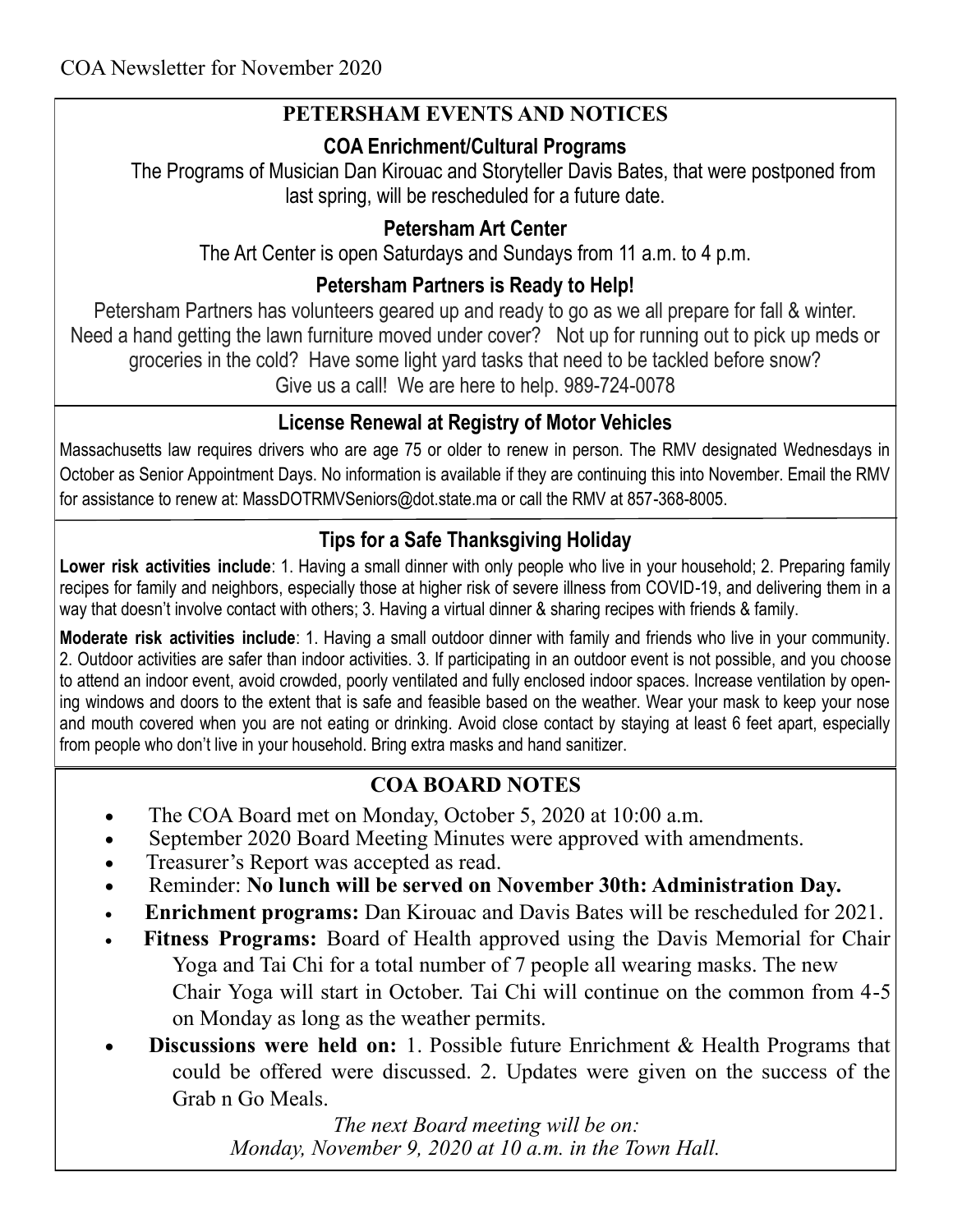# **LifePath's Weekly E-Newsletter: The Good Life**

LifePath, a nonprofit organization serving older people, people with disabilities, and caregivers in Western and Central Mass, helps people stay independent in their homes and communities. For example, they offer in-home services, Meals on Wheels, health insurance help, and much more.

To stay up to date on the latest information on aging and services in our area, please sign up for LifePath's weekly e-newsletter, The Good Life, by visiting their website at LifePathMA.org and scrolling to the bottom right, or calling 413-773-5555 or 978-544-2259 and asking for the editor of The Good Life, Janis Merrell. A monthly print version is available upon request.

#### **2nd Annual Petersham Scarecrow Exhibit & Display Scarecrows are coming to Petersham!**

Scarecrows will hover in front of the Library & the Unitarian Church from Oct. 24 through Nov. 1. The contest is open to all Petersham residents, students, town committees & departments.

This year's outdoor event will provide an opportunity for family fun in a safe environment.

Masks and social distancing will be required for all attending.

A self-serve registration table will ensure that all entrants remain safe.

# **Set up will take place on Sat, Oct. 24th between 9:00 a.m. and Noon**

Stakes will be provided or bring your own set up.

Winners will be announced on Sun, Nov. 1 at Noon. Prizes will be awarded for youth entries.

Sponsored by the Petersham Cultural Council, a local chapter of the Mass Cultural Council Program which is the largest grassroots cultural funding network in the nation supporting community-based projects in the arts, humanities, and sciences annually. Massachusetts Cultural Council funds reach every community in the Commonwealth.

# **COA Sponsored FALL YOGA, and T'AI CHI CLASSES**

**Tai Chi and Chair Yoga Classes are scheduled to resume in The Town Hall. Both Chair Yoga and Tai Chi will be limited to 15 people total. Masks and social distancing are required. Kay Berry is the coordinator. If you have questions, call 978-724-6610 or email: PshamCOA@gmail.com**

# **T'ai Chi classes with Valerie & Nick Wisnewski will resume in the Town Hall starting on Nov. 9th.**

Classes will be held on Mondays from 4 to 5 p.m.

Nov. 9, 16, 23, and 30th Suggested Donation: \$5.00

# **The Chair Yoga program with Loren Magruder will resume in the Town Hall on Nov 11th.**

Classes will be held on Wednesdays at 10 to 11 a.m.

Nov. 11, 18, and 25 Free but donations are always welcome.

**Participants are asked to email or call if you are interested in attending**. **Email is [PshamCOA@gmail.com](mailto:PshamCOA@gmail.com) or phone Kay Berry at 978-724-6610.** 

**Regular Yoga Classes have not been scheduled at this time. If you have previously attended these classes you will be notified when they are about to resume or if changes in venue are made.**

> Fitness, Yoga, and T'ai Chi classes are sponsored by the Petersham Council on Aging and are underwritten by the Executive Office of Elder Affairs.